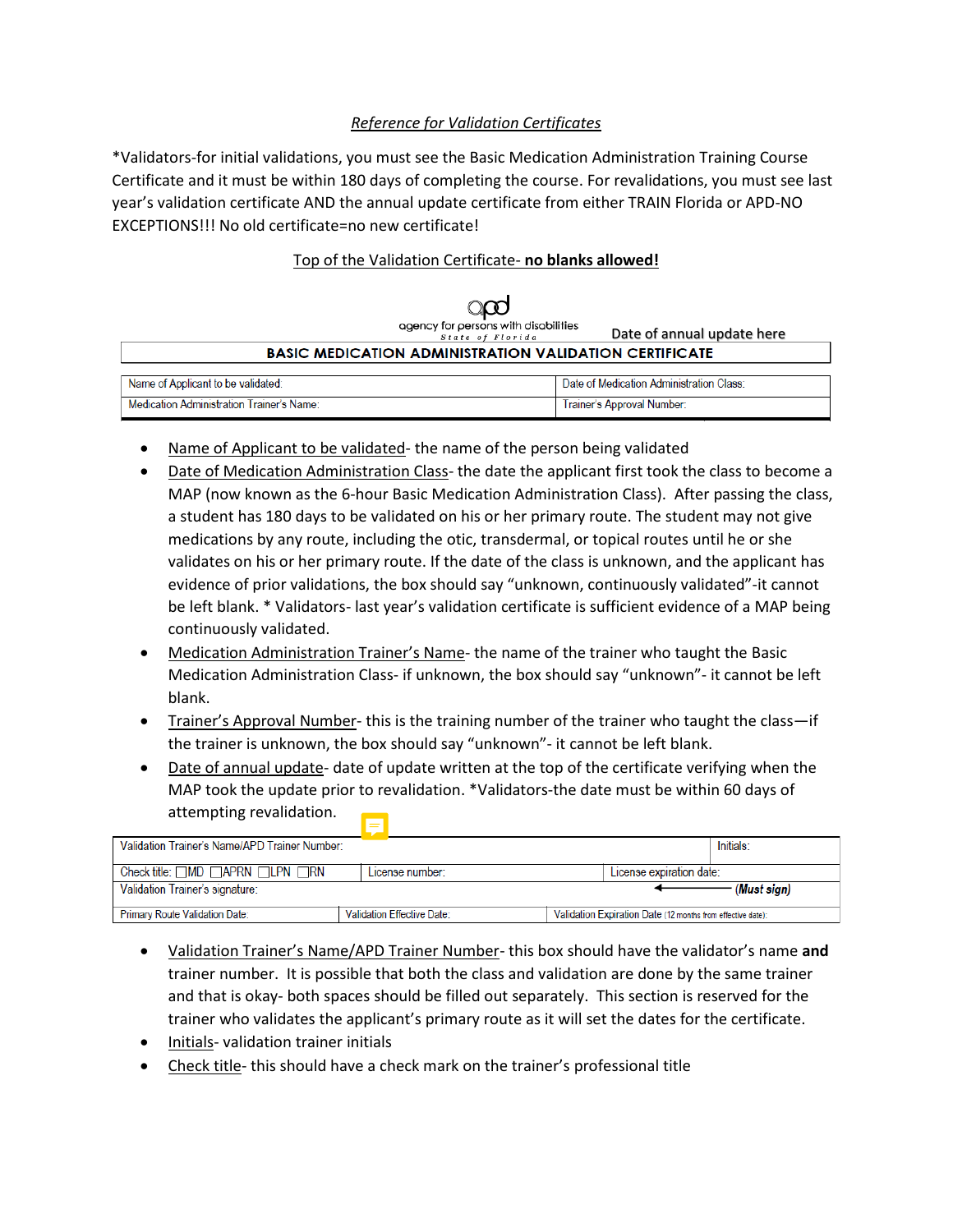- License number- number (including prefix) of the validation trainer's professional license for their title (RN, LPN, APRN, MD)
- License expiration date- the date the validation trainer's professional license expires with the state
- Validation Trainer's Signature- must be signed by the validation trainer
- Primary Route Validation Date- This is the current date on which the primary route is being validated or revalidated (either the oral or enteral route). \*Validators-this is the *same date* that will be entered in the Primary Route box below your initials.
- **Validation Effective Date** This is the date the MAP was first validated on their primary route. Think of this date as their anniversary- **the date will not change from year to year once it is established** (unless the validation expires).\*Validators-for MAPs whose original validation date is unknown, use the validation date from 2019 as the Validation Effective Date.
- Validation Expiration Date- This is the **same month and day** as the Validation Effective Date, but the **year** will change during revalidations if the primary route did not expire. A MAP has 60 days before his or her Validation Expiration Date to revalidate.

|                 |      | <b>Primary Route</b><br>(circle one) |            | Inhaled        |       |           |        | training course or with other validation.<br>For revalidation, bring date forward. | One-time validation, by simulation during |                    |
|-----------------|------|--------------------------------------|------------|----------------|-------|-----------|--------|------------------------------------------------------------------------------------|-------------------------------------------|--------------------|
| Route(s)        | Oral | <b>Enteral</b>                       | Ophthalmic | <b>Inhaler</b> | Nasal | Nebulizer | Rectal | <b>Otic</b>                                                                        | <b>Topical</b>                            | <b>Transdermal</b> |
| <b>Initials</b> |      |                                      |            |                |       |           |        |                                                                                    |                                           |                    |
| <b>Date</b>     |      |                                      |            |                |       |           |        |                                                                                    |                                           |                    |

### Middle of Validation Certificate- the routes- **must be handwritten!**

- Primary Route- There are 2 options—either the oral route OR the enteral route may be the primary route, whatever route the MAP uses most. Once the primary route is established, it must be **circled** for the purpose of verifying the effective dates in the section above. It is okay for a MAP to be validated on both the oral AND enteral routes but only 1 can be the primary route. **If the primary route expires, the MAP will have to take the 6-hour Basic Administration Course over again**! \*Validators-Validations cannot be done via ZOOM or another web-based platform, they must be done in person!
- Ophthalmic, Inhaled, Nasal, Nebulizer, Rectal Route- these are *non-primary* routes. These routes must be validated on a client with their prescribed medication- no simulation allowed. These routes must be revalidated annually and may have a different date than the primary route. If a non-primary route expires, the MAP cannot give medications via that route until it is revalidated. **The certificate only expires when the primary route is not revalidated in time.**  \*Validators**-** If the MAP is getting revalidated on his or her primary route and has validations on routes that have not expired, the MAP can revalidate on that route early if a consumer has a prescribed medication. If not, the MAP should keep his or her old validation certificate showing he or she is still validated on that route for the time being. These routes should not be "brought forward" because it would leave no space to document the revalidation of that route later.
- Otic, Topical, Transdermal- These are also *non-primary* routes, but these routes should have been simulated in class or at a previous validation. Once a MAP is validated on the otic, topical and transdermal routes, the MAP does not have to be revalidated on them unless his or her